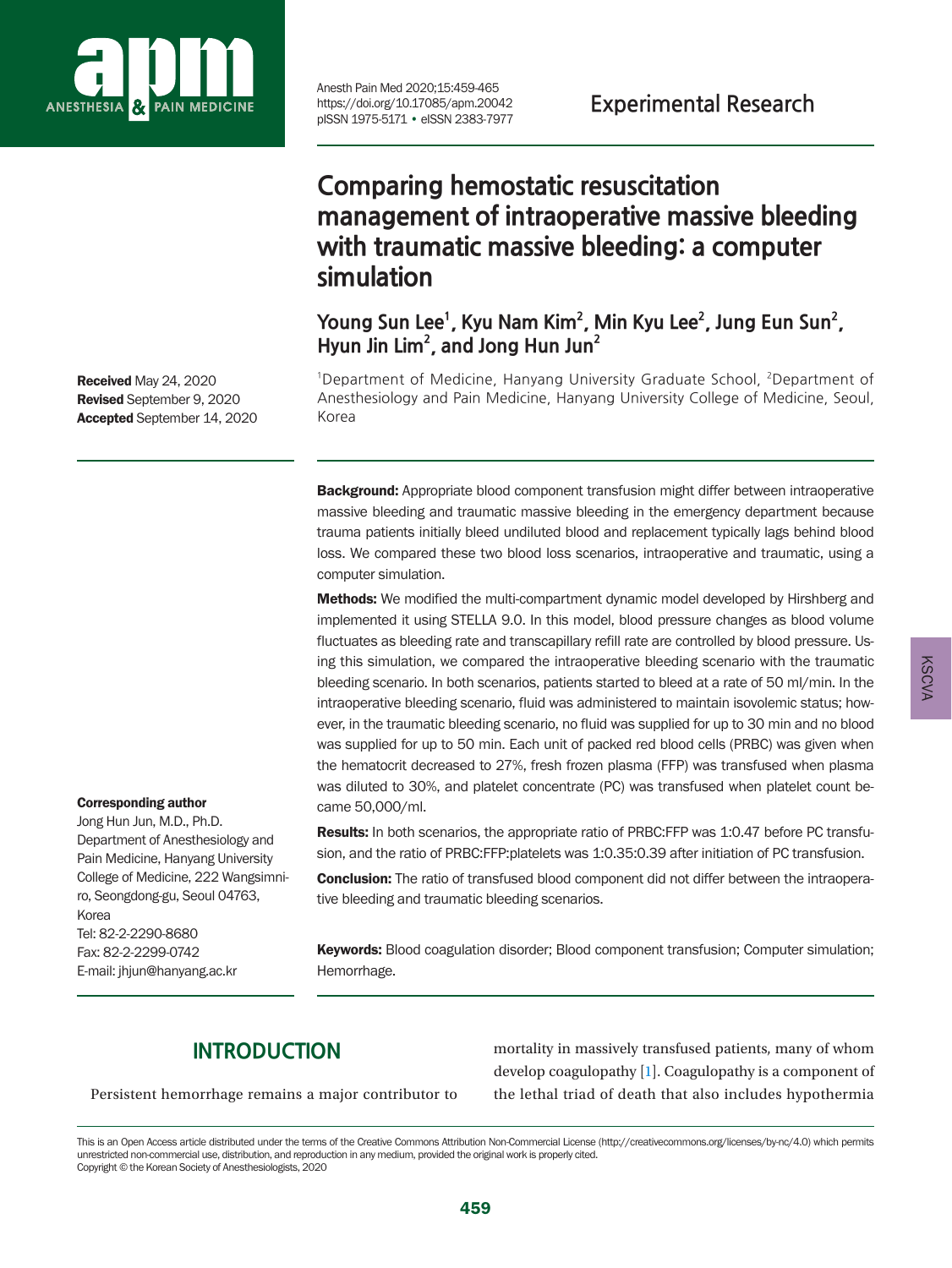and acidosis [\[2](#page-6-0)–[4\]](#page-6-1). Coagulopathy-related diffuse bleeding is difficult to manage. The causes of coagulopathy are multifactorial and interrelated, including consumption and dilution of coagulation factors and platelets, dysfunction of platelets and the coagulation system, increased fibrinolysis, compromise of coagulation by the infusion of colloids, hypocalcemia, and disseminated intravascular coagulation-like syndrome [\[5](#page-6-2)[–7\]](#page-6-3).

Although the extreme circumstances of massive hemorrhage do not allow prospective controlled trials, computer modeling offers an interesting alternative. A computer simulation can capture the interactions between bleeding, hemodynamics, hemodilution, and replacement as they unfold during severe hemorrhage. Various replacement options can then be applied to the model to evaluate effectiveness in preventing or correcting dilutional coagulopathy  $[8]$ .

In this study, we focused on dilutional coagulopathy in both intraoperative bleeding and traumatic bleeding scenarios. Prior to the era of blood component transfusion, the transfusion of large volumes of stored blank blood did not result in hemorrhagic diathesis in young and previously healthy soldiers wounded during the Vietnam war [\[9\]](#page-6-2). However, recent resuscitation with crystalloids, colloids, and/or packed red blood cells (PRBCs) can result in dilutional coagulopathy. Because trauma patients bleed undiluted blood initially and replacement typically lags behind blood loss, it was hypothesized that there would be differences between patients who bleed during surgery and patients who receive emergent resuscitation after a period of traumatic massive bleeding. Furthermore, in trauma patients, shock, tissue hypoxia, acidosis, and hypothermia can aggravate bleeding tendency.

To date, no consensus has been reached regarding what, when, how much fluid, and what blood component should be given during massive transfusion [[10\]](#page-6-4). Appropriate blood component therapy during hemostatic resuscitation might be different between intraoperative bleeding and traumatic bleeding. We therefore compared when and how much of each blood component should be given in both of these scenarios using computer simulation.

## **MATERIALS AND METHODS**

We modified the multi-compartment dynamic model developed by Hirshberg [\[8\]](#page-6-1) and implemented it using a graphical modeling tool STELLA 9.0 (High Performance

Systems, USA). In this model, blood pressure changed as blood volume fluctuated, and bleeding rate and transcapillary refill rate were controlled by blood pressure. With ongoing bleeding and transfusion, hematocrit and dilution of clotting factors and platelets were calculated.

Blood volume consists of three compartments: red cells, plasma, and virtual intravascular water. Intravascular water accepts crystalloid infusion and exchanges free water with interstitial spaces [\(Fig. 1](#page-1-0)). Equations for the fraction of infused crystalloids that is retained in circulation during massive hemorrhage [\[11](#page-6-5)], transcapillary refill rate [\[12–](#page-6-6)[14\]](#page-6-7), and the pressure-volume relationship of circulation [\[12](#page-6-6)[,15](#page-6-8)] are the same as in the Hirshberg model. Fibrinogen dilution was assumed to be directly proportional to hemodilution [\[7,](#page-6-3)[9\]](#page-6-2). Correcting function was used in calculating platelet level [\[8](#page-6-1)]. The entire set of model equations is given in the [Supplementary Materials](#page-5-1).

#### **Blood components**

Information on blood components was obtained from the Korea Center for Disease Control and Prevention 2013 transfusion guidelines [\(Table 1](#page-1-1)). The average volume of PRBCs derived from 400 ml of whole blood was 243.12 ±

<span id="page-1-0"></span>

Fig. 1. Overview of the model. Arrows represent the mathematical relationships between compartments. PRBC: packed red blood cells, FFP: fresh frozen plasma, PC: platelet concentrate.

<span id="page-1-1"></span>Table 1. Blood Compartment Information in the Transfusion Guidelines, Korea Center for Disease Control and Prevention, 2013

|                                         | PRBC             | <b>FFP</b>                                             | <b>Platelets</b> |
|-----------------------------------------|------------------|--------------------------------------------------------|------------------|
| Volume (ml)                             |                  | $243.12 \pm 13.48$ 155.03 $\pm$ 12.11 50.85 $\pm$ 1.90 |                  |
| Hematocrit (%)                          | $70.31 \pm 4.16$ |                                                        |                  |
| Count ( $\times$ 10 <sup>9</sup> /unit) |                  |                                                        | $66.7 + 11.7$    |

Values are presented as mean ± SD. PRBC: packed red blood cells, FFP: fresh frozen plasma.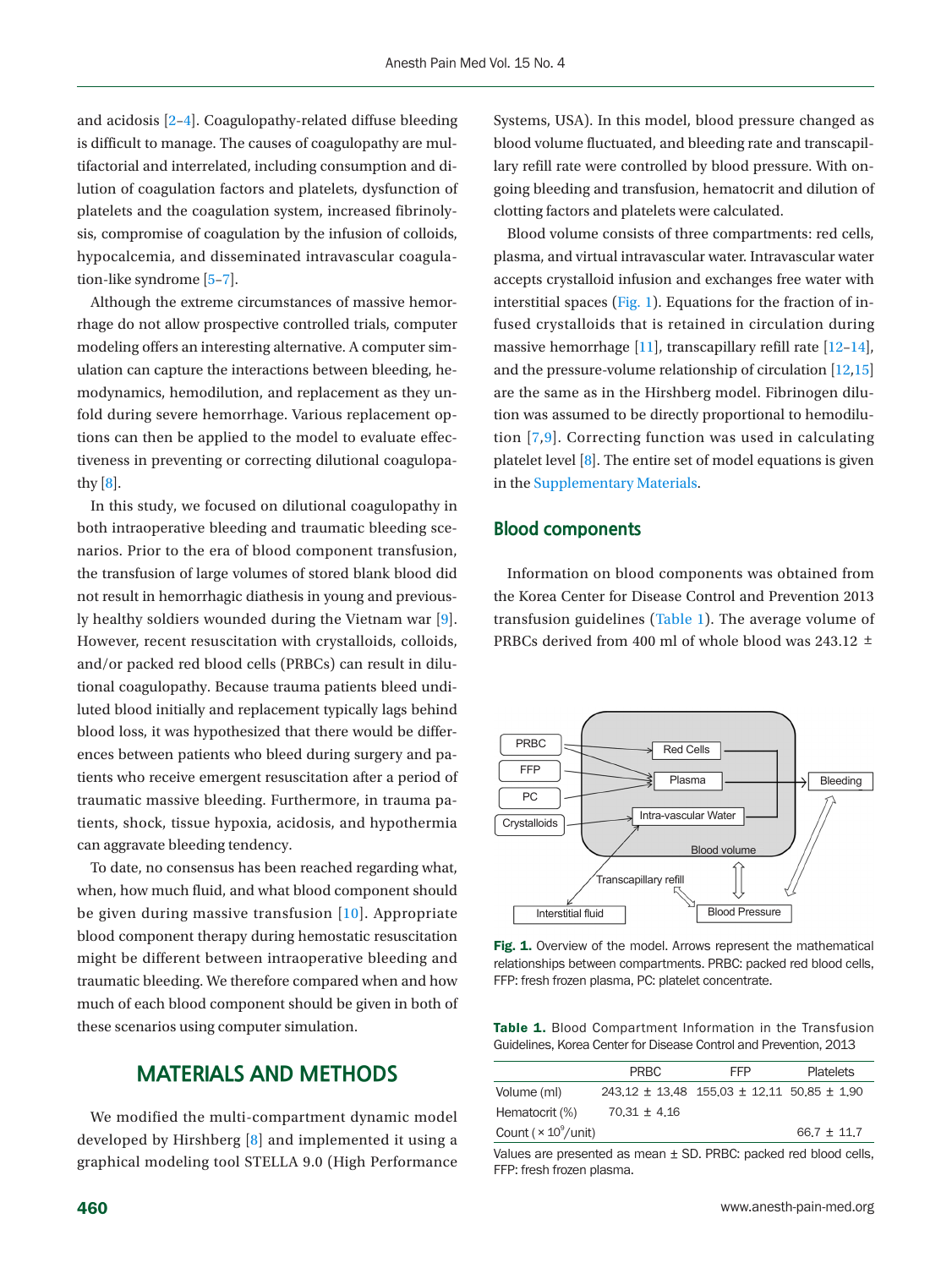13.48 ml. Hematocrit was 70.31% on average. As a result, red blood cell volume was at an average of 170 ml. We assumed all PRBCs were derived from 400 ml of whole blood for convenience. In the manufacturing blood compartment, 56 ml of citrate-phosphate-dextrose with adenine (CPDA-1) solution was added. Plasma volume in PRBCs was 243 – 170 = 73 ml, which includes some amount of CPDA-1 solution. Total plasma volume in whole blood including CPDA-1 solution was  $73 + 155 + 51 = 279$  ml. Volume of CPDA-1 solution in PRBCs was  $73 \times 56 / 279 = 15$ ml. Calculated real plasma volume contained in PRBCs was  $73 - 15 = 58$  ml, which excluded the volume of CPDA-1 solution.

The average volume of plasma derived from 400 ml whole blood was  $155.03 \pm 12.11$  ml. Except for the volume of CPDA-1 solution, each fresh frozen plasma (FFP) was assumed to contain 124 ml of plasma. The average volume of platelet concentrate (PC) derived from 400 ml whole blood was  $50.85 \pm 1.90$  ml. Except for the volume of CPDA-1 solution, each unit of PC contained 41 ml of plasma and  $6.67 \times 10^{10}$  platelets on average, of which one third under-went splenic sequestration when transfused [\[16\]](#page-6-9).

### **The reference scenario**

We generated an intraoperative bleeding scenario and a trauma bleeding scenario. Both scenarios included a 70 kg person whose blood volume, hematocrit, fibrinogen concentration, and platelets of 4.9 L, 42%, 3 g/L, and 230,000/ ml was assumed, respectively. In both scenarios, patients started to bleed at a rate of 50 ml/min.

The intraoperative bleeding scenario was based on a washout equation by designing the normovolemic status to be maintained by administering fluid. As bleeding continued, the blood pressure was assumed to be unchanged. If hematocrit decreased to 27%, one unit of PRBCs was given for 10 min. FFP was transfused for 10 min when plasma was diluted to 30% of the original plasma. Each unit of PC was transfused for 5 min when platelet count became 50,000/ml. FFP and PC starting time followed the practice guidelines for perioperative blood transfusion and adjuvant therapies [\[17\]](#page-6-10).

In the traumatic bleeding scenario, the patient was set to bleed for 30 min without fluid supply until arrival at the emergency room (ER). The traumatic bleeding scenario was not only based on a washout equation, but also adopted a pressure-volume relationship concept. Using the pressure-volume equation, the amount of bleeding per minute reduced as blood pressure decreased due to a loss of blood. From arrival in the ER, crystalloid was administered via an intravenous line at the rate of 300 ml/min until the patient recovered to isovolemic status. After 50 min of trauma, blood components were prepared and each unit of PRBCs was given when hematocrit decreased to 27%. FFP was transfused when plasma was diluted to 30%, and PC was transfused when platelet count became 50,000/ml. The infusion of each blood component was same as in the intraoperative bleeding scenario.

## **RESULTS**

In the intraoperative bleeding scenario [\(Fig. 2\)](#page-3-0), bleeding during operation began at time 0 and PRBC administration started at 43 min when the bleeding volume was 0.44 times total blood volume [\(Table 2](#page-3-1)). In the traumatic bleeding scenario [\(Fig. 3](#page-4-0)), the patient lost 1,175 ml of blood volume and transcapillary refill volume was 449 ml until arrival in the ER when the systolic blood pressure was 84 mmHg. PRBC administration was started at 52 min when bleeding volume was 0.42 times total blood volume. In the intraoperative bleeding scenario, FFP administration started at 164 min when bleeding volume was 1.67 times the total blood volume. In the traumatic bleeding scenario, FFP administration started at 170 min when bleeding volume was 1.63 times the total blood volume. During FFP transfusion, the appropriate PRBC:FFP ratio was 1:0.47 in both scenarios.

PC administration was started at 219 min when bleeding volume was 2.24 times the total blood volume in the intraoperative bleeding scenario and at 225 min when bleeding volume was 2.20 times the total blood volume in the traumatic bleeding scenario. After the start of PC transfusion, the appropriate PRBC:FFP:PC ratio was 1:0.35:0.39 in both scenarios.

## **DISCUSSION**

Computer simulations regarding dilutional coagulopathy have been previously studied [8,9,16]. Here, we designed two separate scenarios and compared them. In the traumatic bleeding scenario, the amount of bleeding per minute reduced by decreased blood pressure compared to intraoperative scenario; as a consequence, the onset of dilutional coagulopathy was delayed. Similar results have been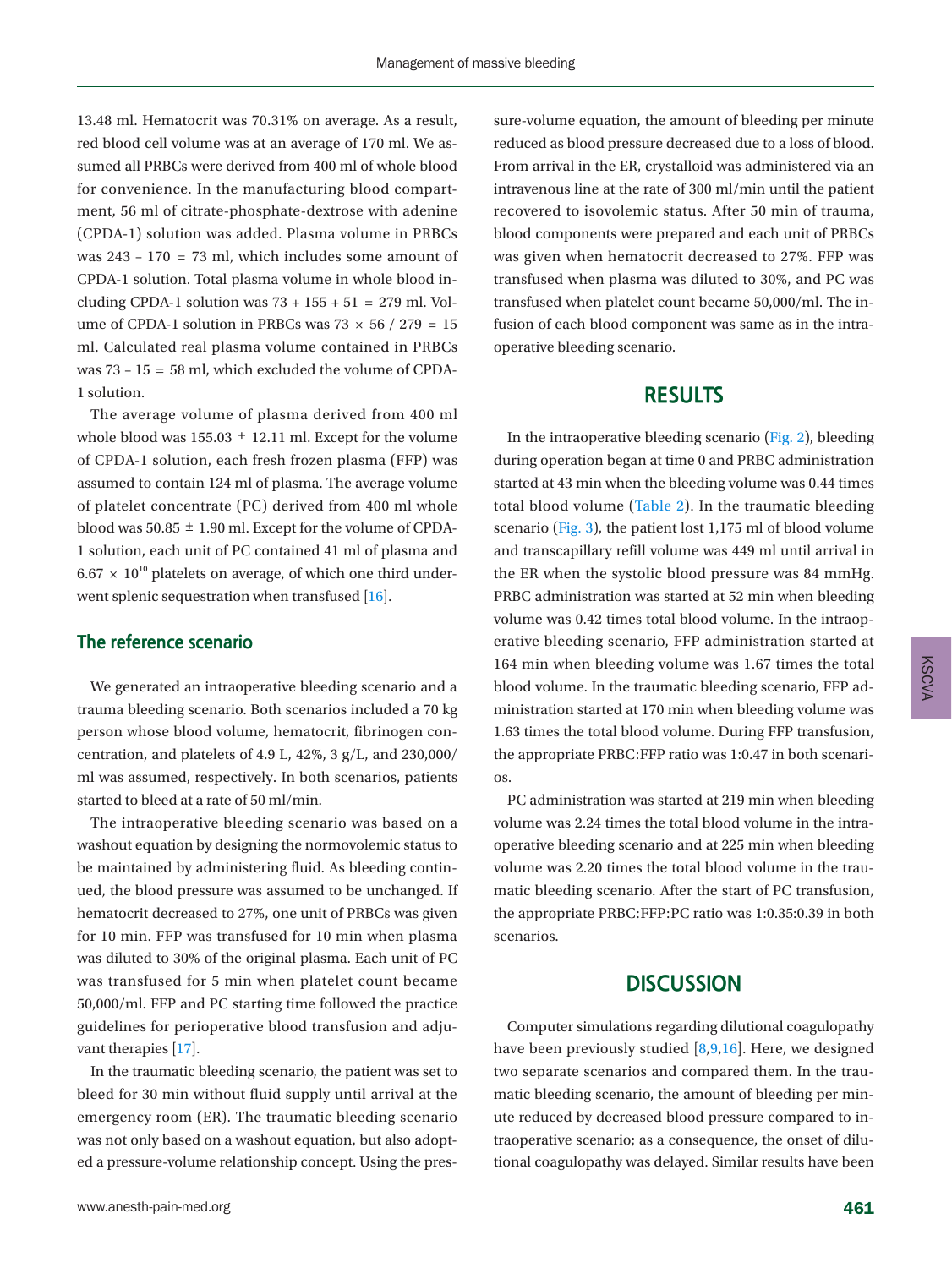<span id="page-3-0"></span>

Fig. 2. Model prediction of hematocrit (%), plasma dilution (%), bleeding fraction and adjusted platelet count (/ml) in the intraoperative bleeding scenario. Phase 1: bleeding started, but only crystalloid fluid was given to maintain normal blood pressure. Phase 2: PRBC administration was started at 43 min and the bleeding fraction was 0.44. PRBCs were administered. Phase 3: FFP was started at 164 min and the bleeding fraction was1.67. PRBCs and FFP were given. Phase 4: PC was started at 219 min and the bleeding fraction was 2.24. PRBCs, FFP, and PC were given. Bleeding fraction: cumulative blood loss / initial blood volume. PRBC: packed red blood cells, FFP: fresh frozen plasma, PC: platelet concentrate.

<span id="page-3-1"></span>Table 2. The Outcome of Two Scenarios

|                                                                | Intraoperative bleeding scenario | Traumatic bleeding scenario |
|----------------------------------------------------------------|----------------------------------|-----------------------------|
| PRBC:FFP                                                       | 1:0.47                           | 1:0.47                      |
| PRBC:FFP:PC                                                    | 1:0.35:0.39                      | 1:0.35:0.39                 |
| Time of PRBC administration after initiation of bleeding (min) | 43                               | 52                          |
| Time of FFP administration after initiation of bleeding (min)  | 164                              | 170                         |
| Time of PC administration after initiation of bleeding (min)   | 219                              | 225                         |
| Bleeding fraction at initiation of PRBC transfusion            | 0.44                             | 0.42                        |
| Bleeding fraction at initiation of FFP transfusion             | 1.67                             | 1.63                        |
| Bleeding fraction at initiation of PC transfusion              | 2.24                             | 2.2                         |

PRBC: packed red blood cells, FFP: fresh frozen plasma, PC: platelet concentrate. Bleeding fraction: cumulative blood loss / initial blood volume.

shown by Hirshberg et al. [[8,18](#page-6-8)].

The key Hirshberg model equations and parameters were not complete as is, and did not work when entered into the STELLA program. Therefore, we modified some parts of the equation to implement the model and attempt to reproduce the results of the Hirshberg study. As such, our results have some differences when compared with Hirshberg, which suggest two options for giving FFP before the prothrombin time (PT) crossover time. PT crossover time means the point during a simulation when a clotting test first crosses its respective threshold. In other words, the time when the plasma fraction goes below 30% of the original plasma fraction. The first option is to use an aggressive lower PRBC/FFP replacement ratio such as 3:2 and the second option is to give two units of FFP concurrently with the first units of PRBCs at the beginning of the operation. This suggestion by Hirshberg et al.  $[8,18]$  $[8,18]$  is a much lower PRBC/FFP ratio than the 5:2 to 5:3 ratio used in many massive transfusion protocols and also much lower than our simulation results of 1:0.47 = 5:2.35 ratio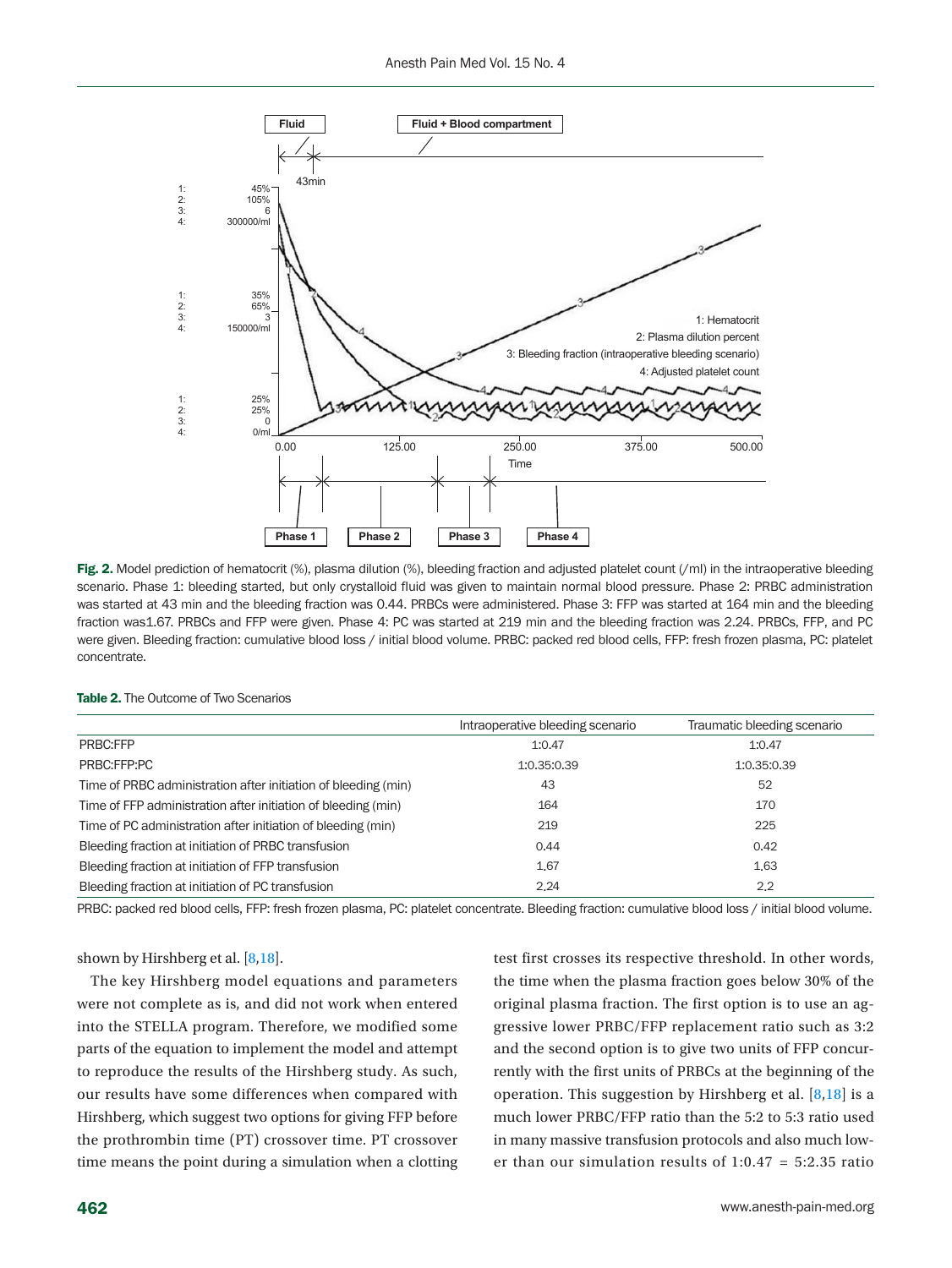<span id="page-4-0"></span>

Fig. 3. Model prediction of hematocrit (%), plasma dilution (%), bleeding fraction, adjusted platelet count (/ml) and systolic blood pressure (mmHg) in the traumatic bleeding scenario. Phase 1: bleeding started and no fluid was administered until 30 min when the patient arrived at the ER. At that time, blood pressure was 84 mmHg, bleeding volume was 1,175 ml, and transcapillary refill was 449 ml. Administration of crystalloid fluid started. Phase 2: PRBC administration was started at 52 min and the bleeding fraction was 0.42. Only PRBCs were given. Phase 3: FFP administration was started at 170 min and the bleeding fraction was 1.63. PRBCs and FFP were given. Phase 4: PC administration was started at 225 min and the bleeding fraction was 2.20. PRBCs, FFP, and PC were given. Bleeding fraction: cumulative blood loss / initial blood volume. ER: emergency room, PRBC: packed red blood cells, FFP: fresh frozen plasma, PC: platelet concentrate.

#### [17[,19\]](#page-6-11).

In the Hirschberg model, patient initial bleeding rate was 135 ml/min with 3,297 ml lost and 67% of the estimated blood volume at the beginning of the operation. However, in our traumatic bleeding scenario, initial bleeding rate was 50 ml/min with 1,175 ml lost and 41% of the estimated blood volume, and FFP transfusion was started during the 11th PRBC transfusion. We think the reason why this difference occurred was because the increased massive bleeding without hemodilution incurred a greater loss of clotting factor. Comparing our intraoperative bleeding scenario (FFP transfusion started at 1.67 blood volume loss) with the trauma scenario (FFP transfusion started at 1.63 blood volume loss), dilutional coagulopathy began at less blood loss. Early FFP transfusion in the Hirshberg model could be due to early massive blood loss in that scenario [8].

Hirshberg ignored plasma contained in PRBCs and PC. PRBCs contain a small amount of plasma (30–60 ml) as does PC (approximately 80 ml) [\[20\]](#page-6-12). In our model, we assumed PRBCs contain 58 ml of plasma and PC contains 41

ml of plasma, both without CPDA-1 solution, by using information of the blood compartment obtained in the 2013 transfusion guidelines. These are not negligible volumes compared with 124 ml of plasma contained in FFP without CPDA-1 solution. If plasma contained PRBCs and PC is not considered, the calculated PRBC/FFP ratio will decrease. Therefore, the Hirshberg 3:2 PRBC/FFP ratio could be underestimated.

The Pragmatic, Randomized Optimal Platelet and Plasma Ratios trial was designed to address the effectiveness and safety of transfusing PRBC, FFP, PLT in a 1:1:1 ratio compared with a 2:1:1 ratio in patients with trauma who were predicted to receive a massive transfusion. Among patients with severe trauma and major bleeding, early administration of PRBC, FFP, PLT in a 1:1:1 ratio compared with a 2:1:1 ratio did not result in significant differences in mortality at 24 h or 30 days. However, more patients in the 1:1:1 group achieved hemostasis and fewer experienced death due to exsanguination by 24 h. Even though there was an increased use of FFP and PLT transfused in the 1:1:1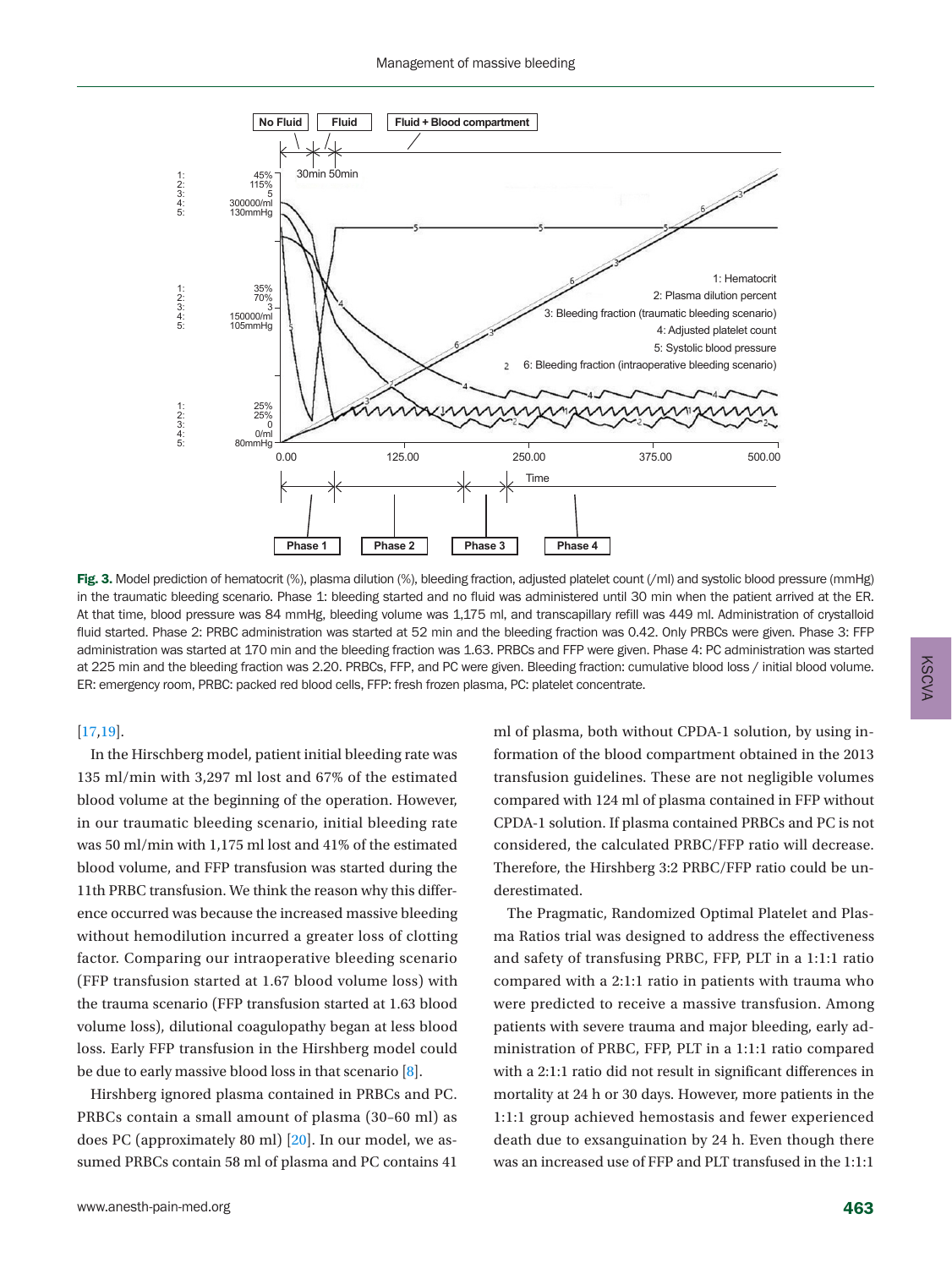group, no other safety differences were identified between the two groups [\[21\]](#page-6-13). Conversely, other studies have reported beneficial outcomes across a wider range of blood product ratios or goal-directed approaches [\[22](#page-6-14)[,23\]](#page-6-15).

Our simulation shows a 1:0.47 ratio for PRBC:FFP and a 1:0.35:0.39 ratio for PRBC:FFP:PC, if dilutional coagulopathy is assumed to occur when plasma dilution is < 30%, fibrinogen is  $< 0.8$  g/L, and platelets are  $< 50,000$ /ml. Interpreting this result requires circumspection; however, patients generally have a wide range of coagulation problems such as dysfunction of platelets and the coagulation system, increased fibrinolysis, compromise of coagulation by the infusion of colloids, hypocalcemia, disseminated intravascular coagulation-like syndrome, acidosis, hyperthermia, and the destruction of clotting factor in stored FFP [\[24](#page-6-16)[,25](#page-6-17)]. In the massive transfusion scenario, avoiding the above listed problems is not easy and computer simulations will not perfectly imitate the conditions of the real body. So, our results can be used only as reference and not indication. Careful observation of operation in the field, communication with surgeons, and repetitive coagulation tests are the most important variables in preventing coagulopathy.

The results of this simulation show that coagulopathy can occur at less blood loss due to the loss of undiluted blood if fluids are not infused after the start of bleeding. In addition, it must be noted that the coagulopathy and transfusion start times were delayed because low blood pressure reduces hemorrhage. Restricting fluid infusion seems to delay dilutional coagulopathy but it can generate circulation problems and can bring about more disastrous consequences to the patient. Therefore, restricting fluid technique to delay reduction of hemorrhage and dilutional coagulopathy must be done cautiously. In addition, the difference in the time when coagulopathy occurred between the two scenarios was negligible in our study. More than likely, the amount of hemorrhage (about 20% of total blood volume) was too small to make a difference and transcapillary refill could have attributed to make the difference even less negligible.

Massive transfusion protocols are widely various among hospitals, with replacement ratios ranging between 10:1 and 5:3 for PRBC:FFP and between 10:6 and 10:12 for PRB-C:PLT [\[26](#page-6-18)[,27\]](#page-6-19). Clinical suitability and justification of the various massive transfusion practices in trauma or operations is clearly required. Due to the limitations of computer modeling when compared with a biologic system or clinical trial data, our findings surely need validation and further assessment. However, computer simulation models can uncover new predictions and generate data that can be used in place of harmful clinical trials that would be against medical ethics; as such, increased need for computer simulations in clinical experiments is apparent.

In conclusion, according to computer simulation, the appropriate blood component ratio might be a 1:0.47 ratio for PRBC:FFP and a 1:0.35:0.39 ratio for PRBC:FFP:PC, which did not differ between the intraoperative bleeding and traumatic bleeding scenarios.

## <span id="page-5-1"></span>**SUPPLEMENTARY MATERIALS**

Supplementary data including key model equations and parameters can be found online at [https://doi.org/10.](https://doi.org/10.17085/apm.20042) [17085/apm.20042.](https://doi.org/10.17085/apm.20042)

## **CONFLICTS OF INTEREST**

No potential conflict of interest relevant to this article was reported.

## **AUTHOR CONTRIBUTIONS**

Conceptualization: Young Sun Lee, Kyu Nam Kim, Hyun Jin Lim, Jong Hun Jun. Methodology: Young Sun Lee. Writing -original draft: Young Sun Lee, Jong Hun Jun. Writing review & editing: Young Sun Lee, Kyu Nam Kim, Min Kyu Lee, Jung Eun Sun, Hyun Jin Lim. Investigation: Young Sun Lee, Jong Hun Jun. Software: Young Sun Lee. Supervision: Jong Hun Jun.

## **ORCID**

Young Sun Lee, [https://orcid.org/0000-0002-9362-5493](http://orcid.org/0000-0002-9362-5493) Kyu Nam Kim[, https://orcid.org/0000-0003-2526-8348](http://orcid.org/0000-0003-2526-8348) Min Kyu Lee, [https://orcid.org/0000-0003-2025-724](http://orcid.org/0000-0003-2025-7244)4 Jung Eun Sun, [https://orcid.org/0000-0002-1023-903](http://orcid.org/0000-0002-1023-9037)7 Hyun Jin Lim, [https://orcid.org/0000-0002-2040-882](http://orcid.org/0000-0002-2040-8826)6 Jong Hun Jun, [https://orcid.org/0000-0003-3579-1765](http://orcid.org/0000-0003-3579-1765)

## **REFERENCES**

<span id="page-5-0"></span>1. [Guerado E, Medina A, Mata MI, Galvan JM, Bertrand ML. Pro](https://doi.org/10.1007/s00068-015-0612-y)[tocols for massive blood transfusion: when and why, and po](https://doi.org/10.1007/s00068-015-0612-y)[tential complications. Eur J Trauma Emerg Surg 2016; 42: 283-](https://doi.org/10.1007/s00068-015-0612-y)